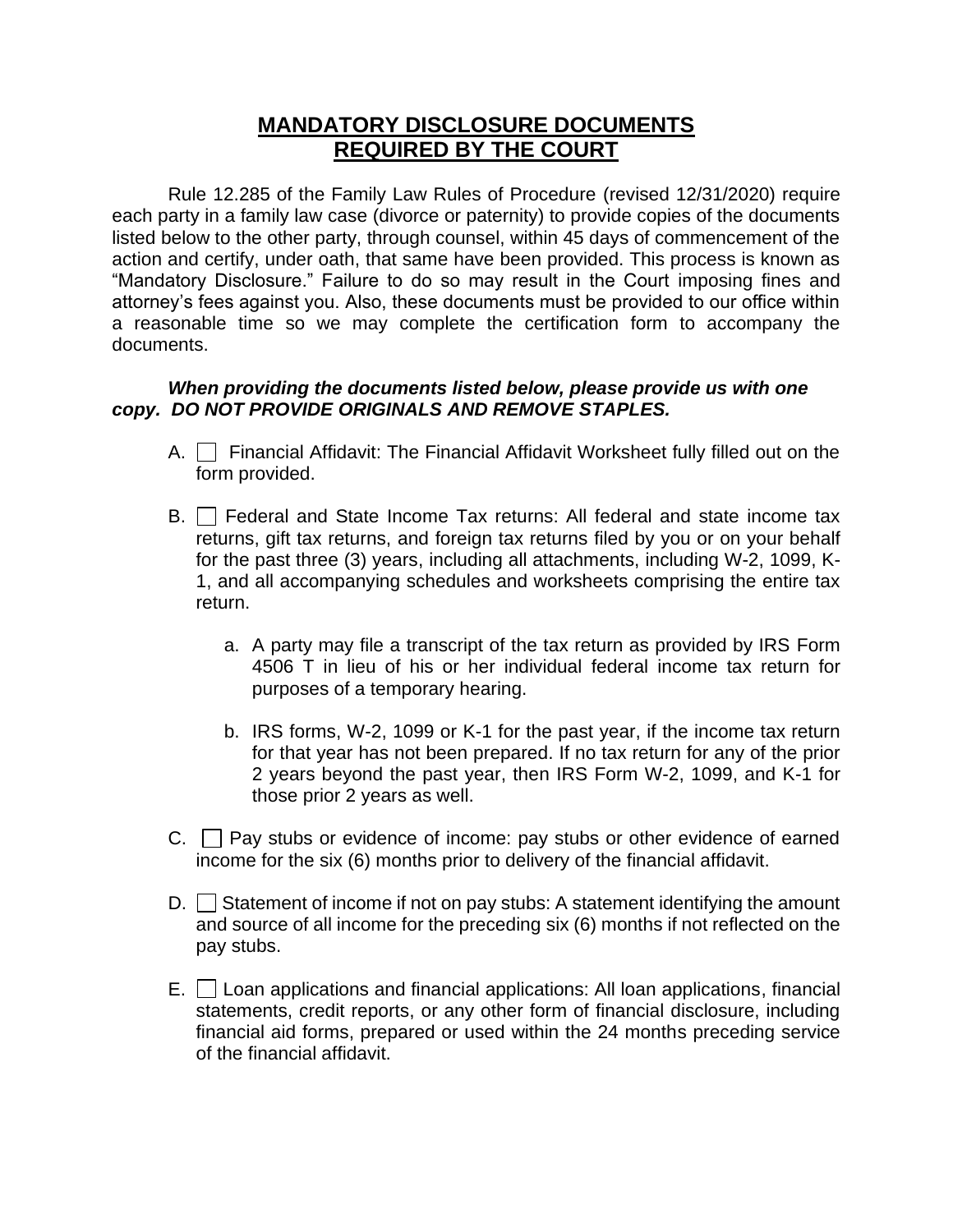- $F.$  Deeds and Promissory Notes:  $(1)$  All deeds evidencing any ownership interest in property held at any time during the last three (3) years. (2) All promissory notes or other documents evidencing money owed to either party at any time within the last 24 months. (3) All present leases wherein either party is receiving or has received payments at any time within the last 3 years for leased real or personal property, or owner or owned an interest.
- G. Banking Records (Checking, Savings, Money Market, CD's, and any other): (1) All periodic bank statements for the last twelve (12) months for checking accounts. (2) For all accounts that have check writing privileges, copies of cancelled checks and registers, whether written or electronically maintained. (3) All periodic bank statements for the last twelve (12) months for all other accounts (Savings, Money Market, CDs, etc.), regardless of whether or not the account has been closed.
- H.  $\Box$  All brokerage accounts: All brokerage accounts within the last twelve (12) months. For all accounts that have check writing privileges, copies of cancelled checks and registers, whether written or electronically maintained.
- I.  $\Box$  Profit sharing/retirement/pension: Most recent statement and statements for the past 12 months for profit-sharing, retirement, deferred-compensation, or pension plan, and the summary plan description.
- J.  $\Box$  The most recent statement and statements for the past 12 months for any virtual currency transactions. Virtual currency is a digital representation of value that functions as a medium of exchange, a unit of account, and/or a store of value. A listing of all current holdings of virtual currency shall also be disclosed.
- $K.$  Insurance: Life/health/dental: The declaration page, last periodic statement, statements for the past 12 months, and certificate for all life insurance policies insuring the party's life or the life of the party's spouse.
- $L.$   $\Box$  All current health and dental insurance cards covering either party or their dependent children.
- M.  $\Box$  Corporate/Partnership/Trust tax returns: returns for the last three (3) tax years in which party has an ownership or interest in a corporation, partnership, or trust.
- N.  $\Box$  Promissory notes/credit/charge cards: (1) All promissory notes for the last 24 months, whether paid or not. (2) All credit card and charge account statements or other records of indebtedness as of the date of filing and for the last 24 months. (3) All lease agreements parties presently owe.